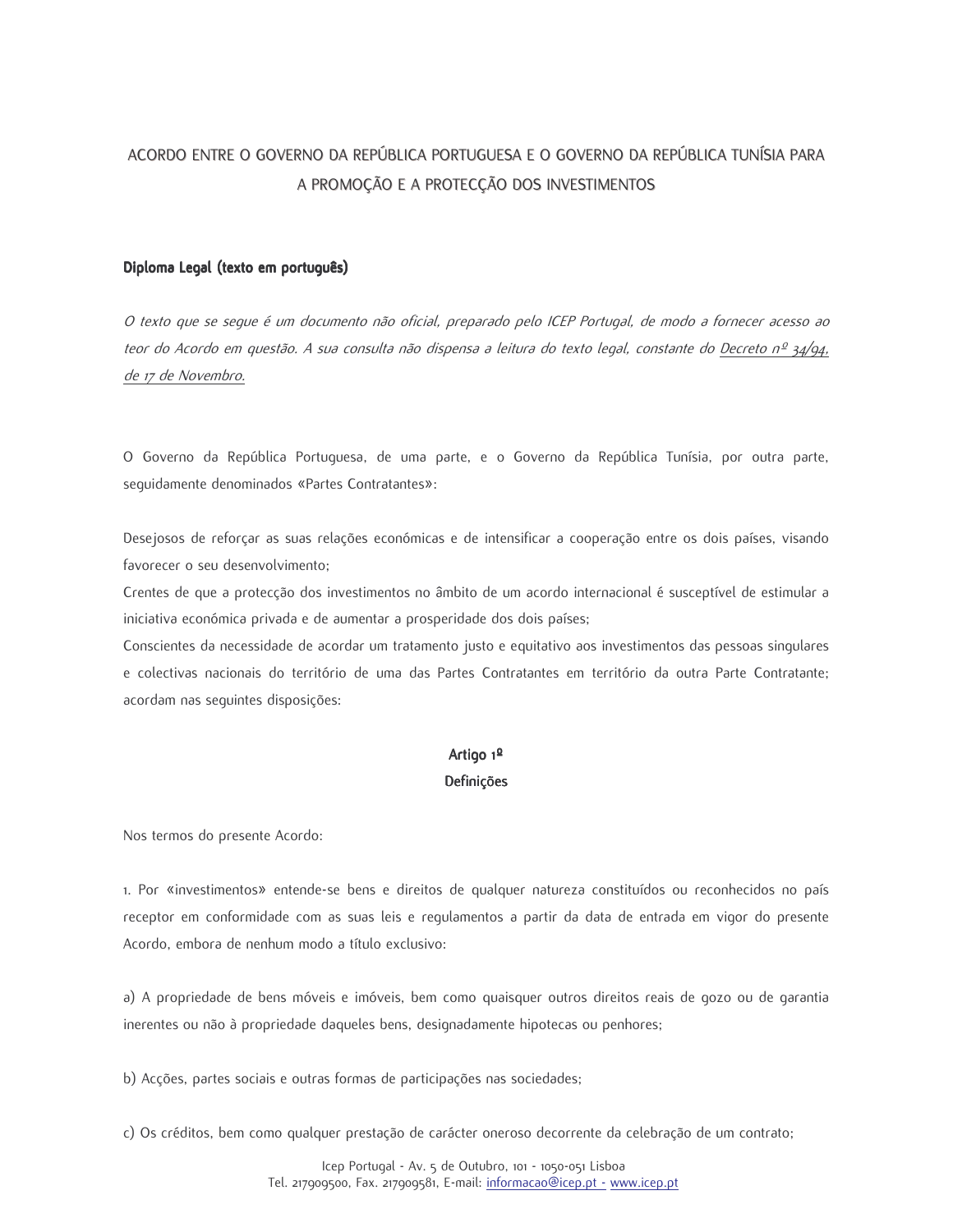d) Os direitos de autor, os direitos da propriedade industrial e os elementos incorpóreos de um estabelecimento comercial;

e) As concessões comerciais atribuídas por lei ou por contrato, compreendendo-se aí as destinadas à prospecção, extracção e exploração de recursos naturais, conferindo ao seu beneficiário uma situação legal durante determinado período de tempo;

2. Por «rendimentos» entende-se os montantes resultantes de um investimento, embora de nenhum modo a título exclusivo, como sejam todos os benefícios, lucros, juros, dividentos ou rendas;

3. Por «nacionais» entende-se:

a) No que respeita à República da Tunísia, as pessoas singulares de nacionalidade tunisina, bem como as pessoas colectivas constituídas em conformidade com as suas leis e regulamentos cuja sede se encontra em território da República da Tunísia e onde os interesses dos seus nacionais são predominantes;

b) No que respeita à República Portuguesa, as pessoas singulares de nacionalidade portuguesa, bem como as pessoas colectivas constituídas em conformidade com as suas leis e requlamentos cuja sede se encontra em território da República Portuguesa e onde os interesses dos seus nacionais são predominantes;

4. Por «território» entende-se:

a) No que respeita à República da Tunísia, o território da República da Tunísia;

b) No que respeita à República Portuguesa, o território da República Portuguesa.

### Artigo 2º

## Promoção e protecção dos investimentos

1. Cada uma das Partes Contratantes encorajará os nacionais da outra Parte Contratante a investir capitais no seu território, criará condições favoráveis a esses investimentos e, sob reserva do seu direito de exercer os poderes que lhe são atribuídos pela sua legislação, autorizará a entrada dos referidos capitais.

2. Os investimentos de uma das Partes Contratantes efectuados nas condições fixadas pela legislação vigente no país de acolhimento beneficiarão de um tratamento justo e equitativo.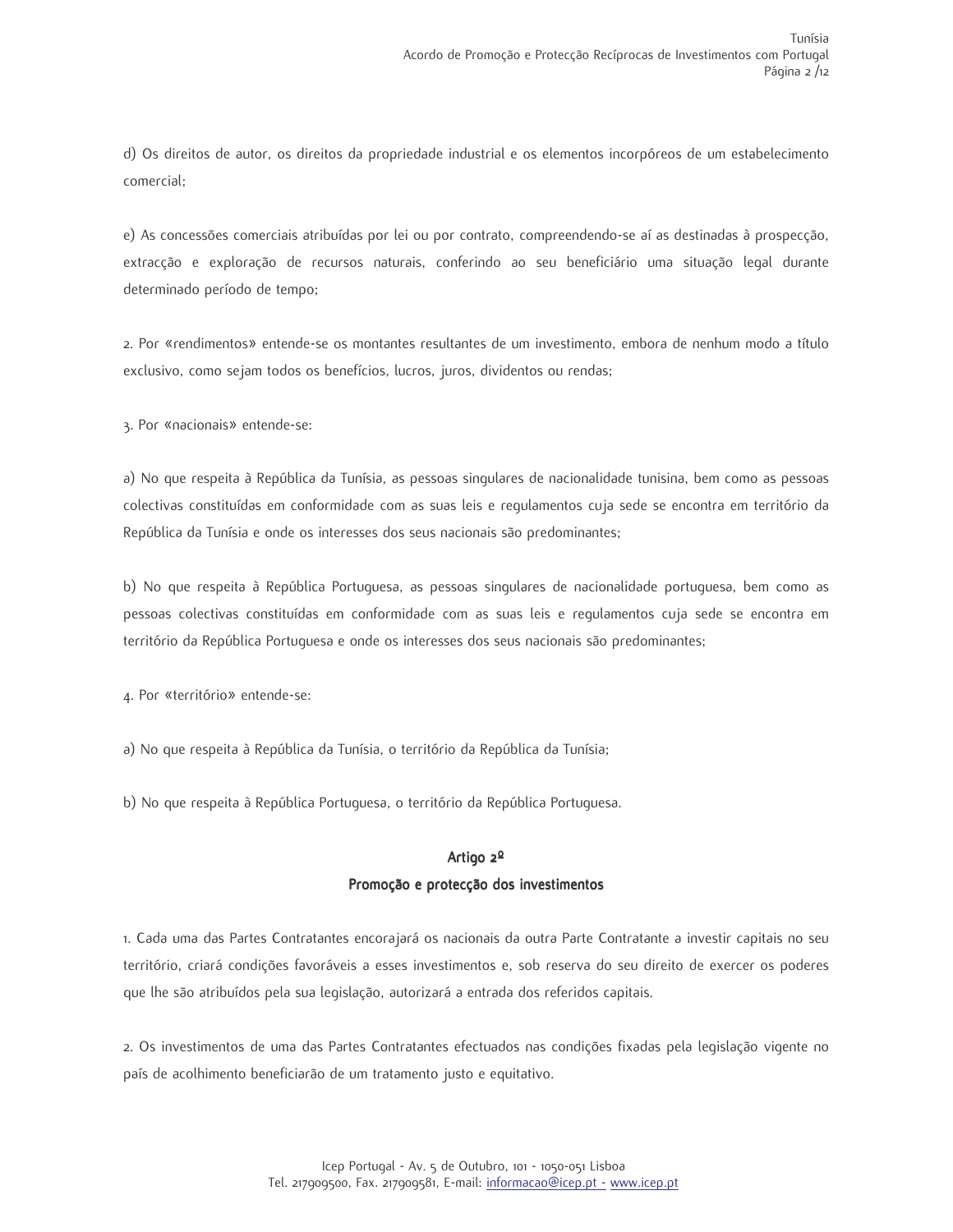### Artigo 3<sup>0</sup>

#### Tratamento nacional e cláusula de nação mais favorecida

1. Nenhuma das Partes Contratantes permitirá em seu território que os investimentos ou rendimentos dos nacionais da outra Parte Contratante tenham tratamento menos favorável que o dado aos investimentos ou rendimentos nacionais de Estados terceiros.

2. Nenhuma das Partes Contratantes permitirá que em seu território seja dado aos nacionais da outra Parte Contratante, no que respeita à gestão, utilização, posse ou alienação dos seus investimentos, tratamento menos favorável que o dado aos próprios nacionais ou a nacionais de Estados terceiros.

3. Não obstante as disposições anteriores do presente artigo, se uma das Partes Contratantes tiver assinado com um ou vários outros Estados um tratado relativo à constituição de uma união aduaneira, a uma zona de comércio livre ou qualquer outro tratado estabelecendo uma cooperação económica assente em afinidades particulares, poderá conceder um tratamento mais favorável aos investimentos efectuados por nacionais do Estado ou Estados que são igualmente partes do referido tratado ou a nacionais ou sociedades de alguns desses Estados. Uma Parte Contratante poderá iqualmente conceder um tratamento mais favorável aos investimentos realizados por nacionais de outros Estados, se tal tratamento ficar consagrado em acordos bilaterais concluídos com esses Estados, em data anterior à da assinatura do presente Acordo.

# Artigo 4º Indemnização por perdas

Em relação aos nacionais de uma das Partes Contratantes cujos investimentos em território da outra Parte Contratante sofram quaisquer danos motivados por guerra ou outro conflito armado, revolução, estado de emergência, revolta, insurreição, tumulto ou outra causa similar, o tratamento dado no que respeita a restituição, indemnização, compensação ou qualquer outra fiqura legalmente consagrada não será menos favorável que o dado aos seus próprios nacionais ou a nacionais de Estados terceiros, caso o Governo decida indemnizar os seus próprios nacionais.

# Artigo  $5^{\circ}$ Expropriação

1. Os investimentos efectuados pelos nacionais de uma das Partes Contratantes não serão nacionalizados, expropriados ou sujeitos a qualquer outra medida de efeito similar em território da outra Parte Contratante, a não ser que se encontrem preenchidas as sequintes condições: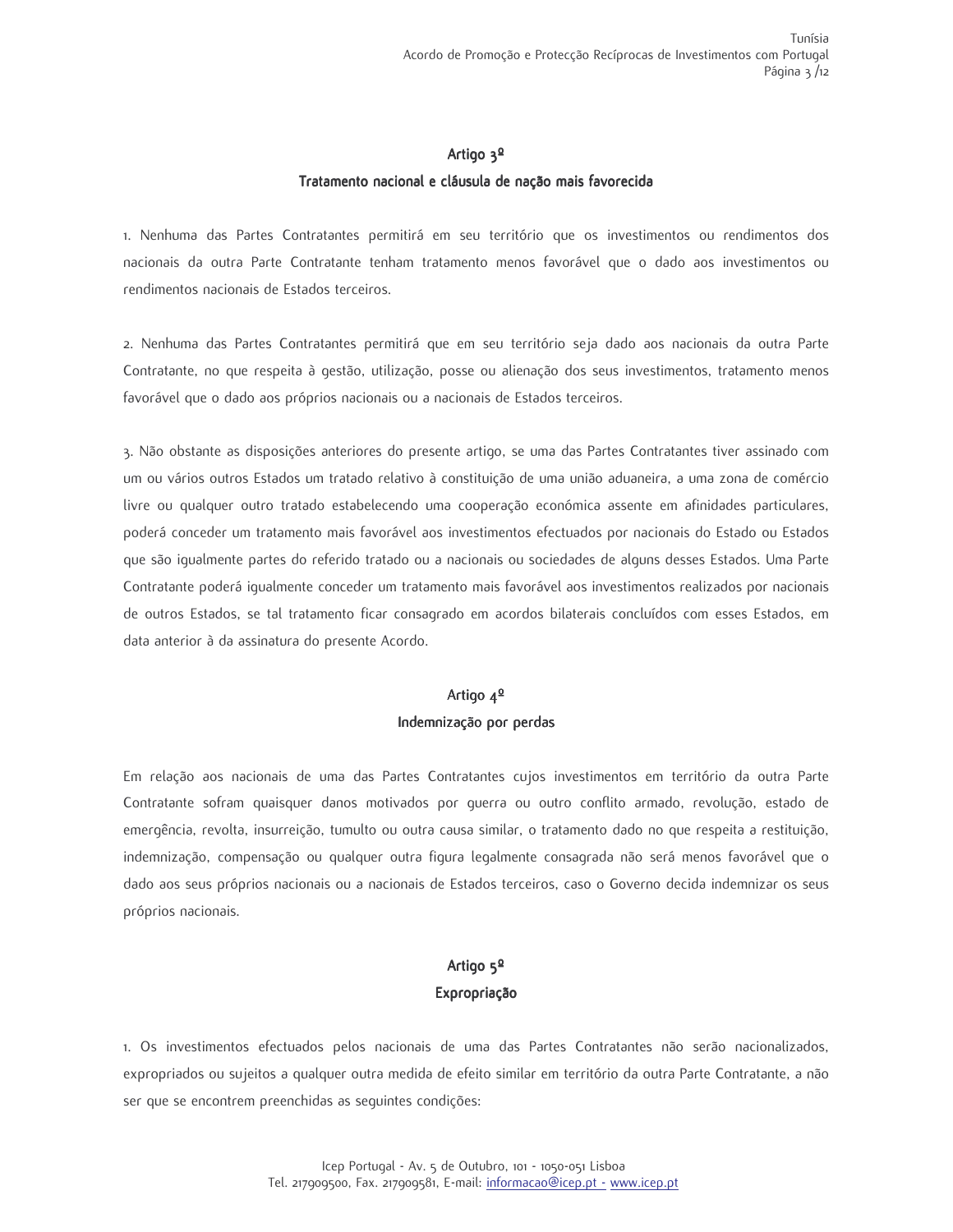a) As medidas sejam tomadas no interesse geral e pelas formas previstas na lei;

b) As medidas não sejam discriminatórias; e

c) Sejam acompanhadas pelo pronto pagamento, adeguado e efectivo, de uma indemnização, que será transferida livremente entre os territórios das Partes Contratantes.

2. As disposições do  $N^{\circ}$  1 do presente artigo aplicam-se igualmente aos rendimentos provenientes de um investimento.

#### Artigo 6º

### Repatriamento dos investimentos e dos rendimentos

1. Sob reserva das suas leis e regulamentos, cada uma das Partes Contratantes deverá autorizar, sem sujeição ao cumprimento de qualquer prazo, toda e qualquer transferência em moeda convertível:

a) Dos benefícios líquidos, dividendos, rendas, honorários de assistência e de serviços técnicos, juros e ainda de todos os outros rendimentos provenientes de investimentos efectuados pelos nacionais da outra Parte Contratante:

b) Do produto da liquidação total ou parcial de um investimento efectuado por nacionais da outra Parte Contratante:

c) Do reembolso dos empréstimos concedidos pelos nacionais de uma das Partes Contratantes a nacionais da outra Parte Contratante;

d) Das remunerações pagas a nacionais da outra Parte Contratante que, em virtude de um investimento, estejam autorizados a trabalhar no seu território.

2. Cada uma das Partes Contratantes compromete-se a dar às transferências referidas no Nº 1 do presente artigo um tratamento nunca menos favorável que o dado às transferências provenientes de investimentos efectuados por nacionais de Estados terceiros.

# Artigo 7º Sub-rogação

Se uma Parte Contratante efectuar, após consulta à outra Parte, um pagamento a um dos seus nacionais por força de uma garantia concedida para cobertura dos riscos previstos no artigo  $4^{\circ}$ , artigo  $5^{\circ}$  e artigo 6<sup>0</sup> da presente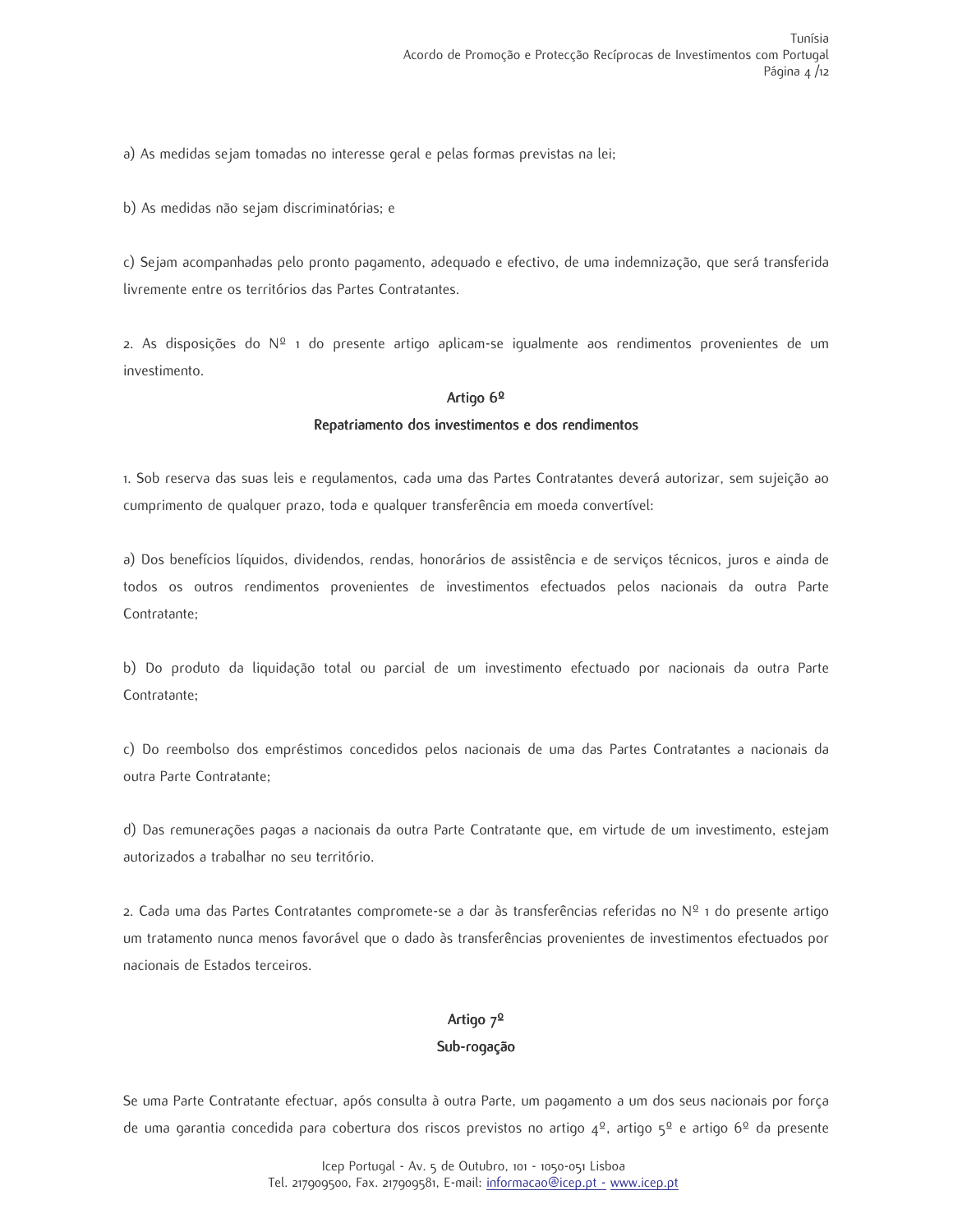convenção, a primeira Parte Contratante ficará sub-rogada nos direitos e obrigações do seu nacional face à outra Parte Contratante.

### Artigo 8º

#### Envio ao Centro Internacional para o Regulamento dos Diferendos Relativos aos Investimentos

Cada uma das Partes Contratantes aceita submeter-se ao Centro Internacional para o Regulamento dos Diferendos Relativos aos Investimentos, em vista de um requlamento para conciliação ou arbitragem em conformidade com a Convenção para o Regulamento dos Diferendos Relativos aos Investimentos entre Estados e Nacionais de Outros Estados, assinada em Washington em 18 de Março de 1965, todo o diferendo de ordem jurídica entre a referida Parte Contratante e um nacional da outra Parte Contratante relativo a um investimento efectuado pelo dito nacional em território da primeira Parte Contratante.

# Artigo 9<sup>º</sup> Diferendos entre as Partes Contratantes

1. Os diferendos entre as Partes Contratantes relativos à interpretação ou à aplicação do presente Acordo são, na medida do possível, resolvidos pela via diplomática.

2. Se se verificar que um diferendo entre as Partes Contratantes não pode ser resolvido por essa via, ficará sujeito, a requerimento de uma das Partes Contratantes, a um tribunal arbitral.

3. O tribunal arbitral será constituído, caso a caso, da sequinte forma: nos dois meses sequintes à recepção de um requerimento de arbitragem, cada uma das Partes Contratantes nomeará um membro do tribunal arbitral. Após, esses dois membros escolherão um nacional de um Estado terceiro, que, com o acordo das duas Partes Contratantes, é nomeado presidente do tribunal. O presidente é nomeado nos dois meses sequintes à data de nomeação dos dois membros.

4. Se, dentro do prazo especificado no Nº 3 do presente artigo, não se efectuarem as referidas nomeações, uma das duas Partes Contratantes pode, na ausência de qualquer outro acordo, convidar o Presidente do Tribunal Internacional de Justiça a fazer as necessárias nomeações. Se o Presidente for nacional de um dos Estados Contratantes ou se ele se encontrar impedido por qualquer razão de exercer as ditas funções, o Vice-Presidente será convidado a fazer as necessárias nomeações.

Se o Vice-Presidente for nacional de um dos Estados Contratantes ou se ele se encontrar igualmente impedido de exercer as ditas funções, o membro do Tribunal Internacional de Justiça imediatamente seguinte na ordem hierárquica, e desde que não seja nacional de um dos Estados Contratantes, será convidado a fazer as nomeações.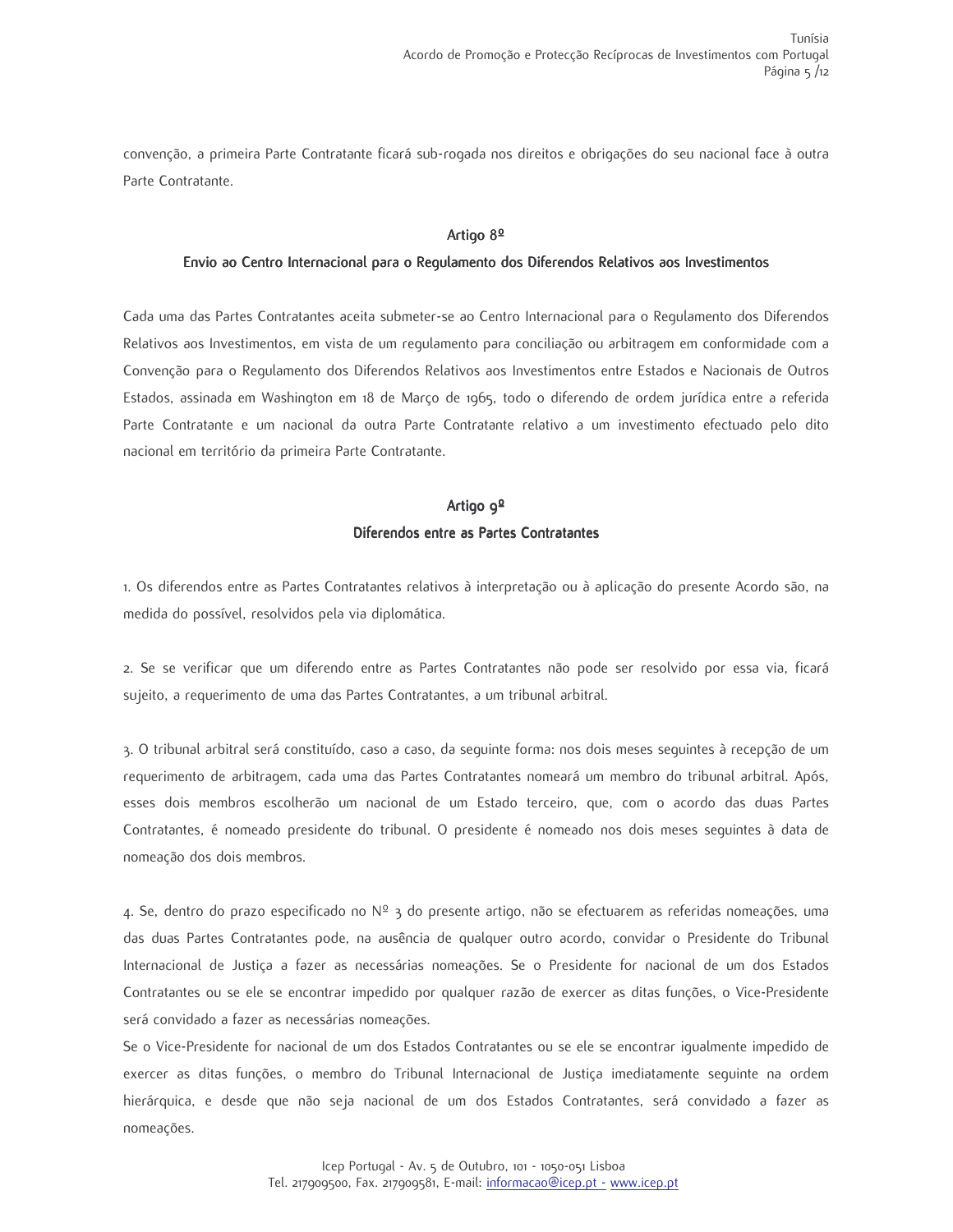5. O tribunal arbitral decide por maioria de votos. A sua decisão é vinculativa para ambas as Partes.

Cada Parte Contratante suporta os encargos havidos com o seu próprio membro no Tribunal e com a sua representação no decurso do processo arbitral; os encargos referentes ao presidente e os outros encargos são suportados em partes iguais por ambas as Partes. É, no entanto, possível ao tribunal ordenar, na sua sentença, que a maior parte dos encargos seja suportada por uma das Partes, sendo essa sentença vinculativa em relação a ambas as Partes. O tribunal regulamentará ele próprio o seu procedimento processual.

## Artigo 10<sup>0</sup> Entrada em vigor

O presente Acordo entrará em vigor no dia em que as Partes Contratantes se notificarem entre si de que as condições constitucionais requeridas para esse efeito se encontram preenchidas.

## Artigo 11º

### Duração e termo

O presente Acordo vigorará por um período de 10 anos. Manter-se-á em vigor até expirar o prazo de 12 meses contados a partir da data em que uma das Partes Contratantes o denuncie, através de notificação escrita enviada à outra Parte.

No entanto, em relação aos investimentos efectuados durante o seu período de vigência, continuar-se-ão a aplicar as disposições contidas no Acordo por um período de 10 anos a contar da sua denúncia, sob reserva de subsequente aplicação das regras gerais de direito internacional.

Pelo que os signatários, devidamente autorizados para esse fim pelos respectivos Governos, assinaram o presente Acordo.

Feito em três originais, em Tunes, em 11 de Maio de 1992, nas línguas portuguesa, árabe e francesa. Os três textos farão iqualmente fé.

Pelo Governo da República Portuguesa:

António de Sousa, Secretário de Estado Adjunto e do Comércio Externo.

Pelo Governo da República da Tunísia:

Mongi Safra, Secretário de Estado do Comércio Externo.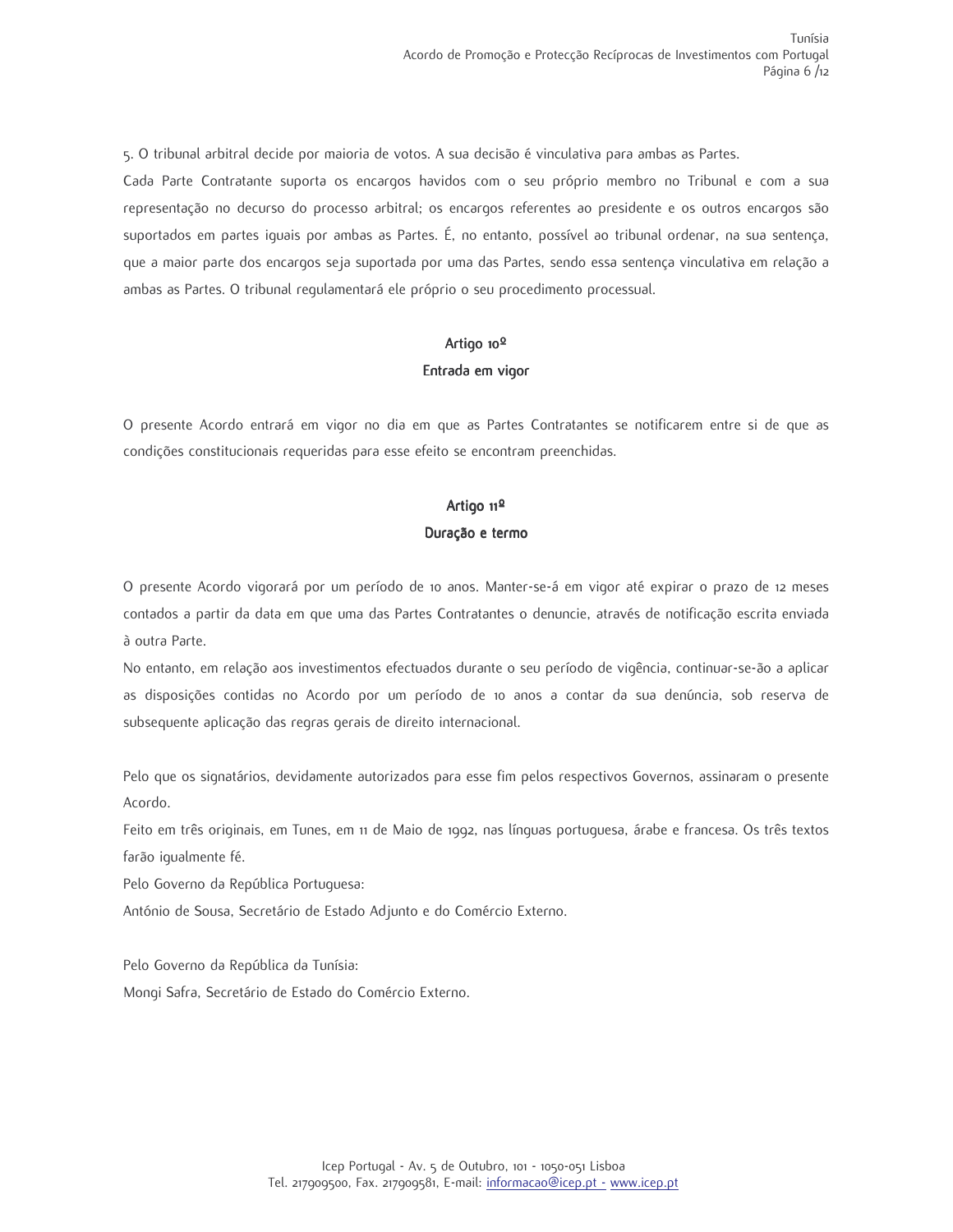## Diploma Legal (texto em francês)

# ACCORD ENTRE LE GOUVERNEMENT DE LA RÉPUBLIQUE PORTUGAISE ET LE GOUVERNEMENT DE LA RÉPUBLIQUE TUNISIENNE POUR LA PROMOTION ET LA PROTECTION DES INVESTISSEMENTS

Le Gouvernement de la République Portugaise, d'une part, et le Gouvernement de la République Tunisienne, d'autre part, dénommés ci-après «Parties Contractantes»:

Désireux de renforcer leurs relations économiques et d'intensifier la coopération entre les deux pays en vue de favoriser leur développement;

Convaincus qu'une protection des investissements en vertu d'un accord international est susceptible de stimuler l'initiative économique privée et d'accroître la prospérité des deux pays;

Conscients de la nécessité d'accorder un traitement juste et équitable aux investissements des personnes physiques et morales ressortissantes de l'une des Parties Contractantes sur le territoire de l'autre Partie Contractante:

sont convenues des dispositions suivantes:

# Article premier **Définitions**

Au sens du présent Accord:

a) Par «investissements», on entend les avoirs et droits de toutes natures constitués ou reconnus dans le pays hôte en conformité avec ses lois et règlements, a partir de la date d'entrée en viqueur du présent Accord, notamment, bien que nullement à titre exclusif:

i) La propriété des biens meubles et immeubles de même que tous les autres droits réels de jouissance ou de garantie inhérents ou non à la propriété de ces biens, notamment les hypothèques ou gages;

ii) Les actions, parts sociales et autres formes de participations dans les sociétés;

iii) Les créances ainsi que toute prestation à titre onéreux découlant d'un contrat;

iv) Les droits d'auteur, les droits de propriété industrielle et les éléments incorporels de fonds de commerce;

v) Les concessions commerciales conférées par la loi ou par contrat, y compris les concessions pour la recherche, l'extraction ou l'exploitation de ressources naturelles conférant à leur bénéficiaire une position légale de quelque durée:

b) Par «revenus», on entend les montants résultant d'un investissement et notamment, bien que nullement à titre exclusif, tous bénéfices, profits, intérêts, dividendes ou redevances;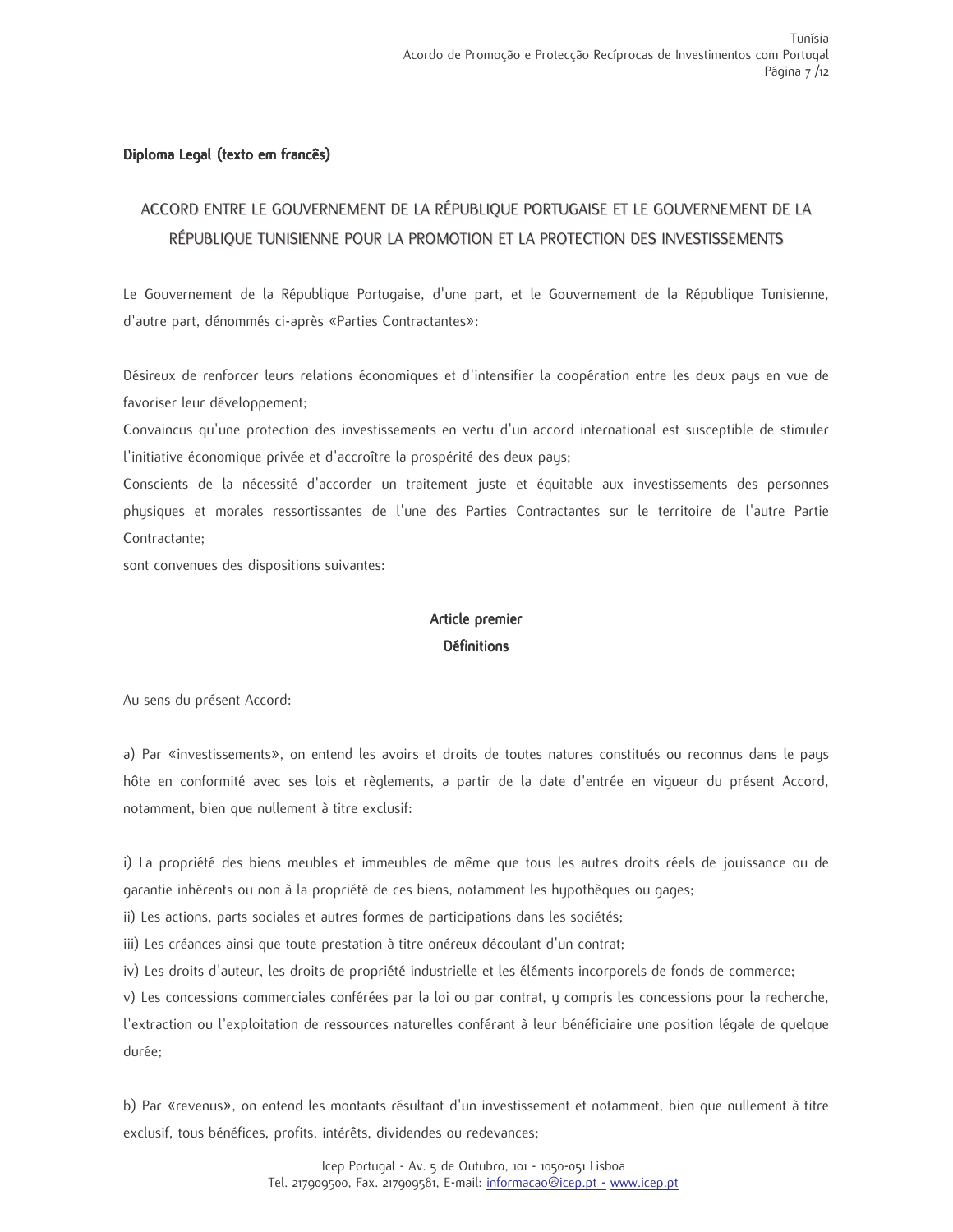c) Par «ressortissants», on entend:

i) En ce qui concerne la République Portugaise, les personnes physiques portant la nationalité portugaise ainsi que les personnes morales constituées conformément à ses lois et règlements, dont le siège se trouve sur le territoire de la République Portugaise et dont les intérêts de ses ressortissants sont prédominants;

ii) En ce qui concerne la République Tunisienne, les personnes physiques de nationalité tunisienne ainsi que toute personne morale constituée conformément à ses lois et règlements, dont le siège se trouve sur le territoire de la République Tunisienne et dont les intérêts de ses ressortissants sont prédominants;

d) Par «territoire», on entend:

i) En ce qui concerne la République Portugaise, le territoire de la République Portugaise;

ii) En ce qui concerne la République Tunisienne, le territoire de la République Tunisienne.

# Article 2 Promotion et protection des investissements

1. Chacune des Parties Contractantes encouragera les ressortissants de l'autre Partie Contractante à investir des capitaux sur son territoire, créera des conditions favorables à ces investissements, et sous réserve de son droit d'exercer les pouvoirs qui lui sont conférés par sa législation, autorisera l'entrée desdits capitaux.

2. Les investissements de l'une des Parties Contractantes effectués dans les conditions fixées par la législation nationale du pays d'accueil bénéficieront d'un traitement juste et équitable.

## Article 3

## Traitement national et clause de la nation la plus favorisée

1. Aucune des Parties Contractantes n'assujettira, sur son territoire, les investissements ou revenus des ressortissants de l'autre Partie Contractante à un traitement moins favorable que celui qu'elle accorde aux investissements ou revenus de ses propres ressortissants ou aux investissements ou revenus des ressortissants de tout État tiers.

2. Aucune des Parties Contractantes n'assujettira, sur son territoire, les ressortissants de l'autre Partie Contractante, pour ce qui est de la gestion, l'utilization, la jouissance ou la cession de leurs investissements, à un traitement moins favorable que celui qu'elle accorde a ses propres ressortissants ou aux ressortissants de tout État tiers.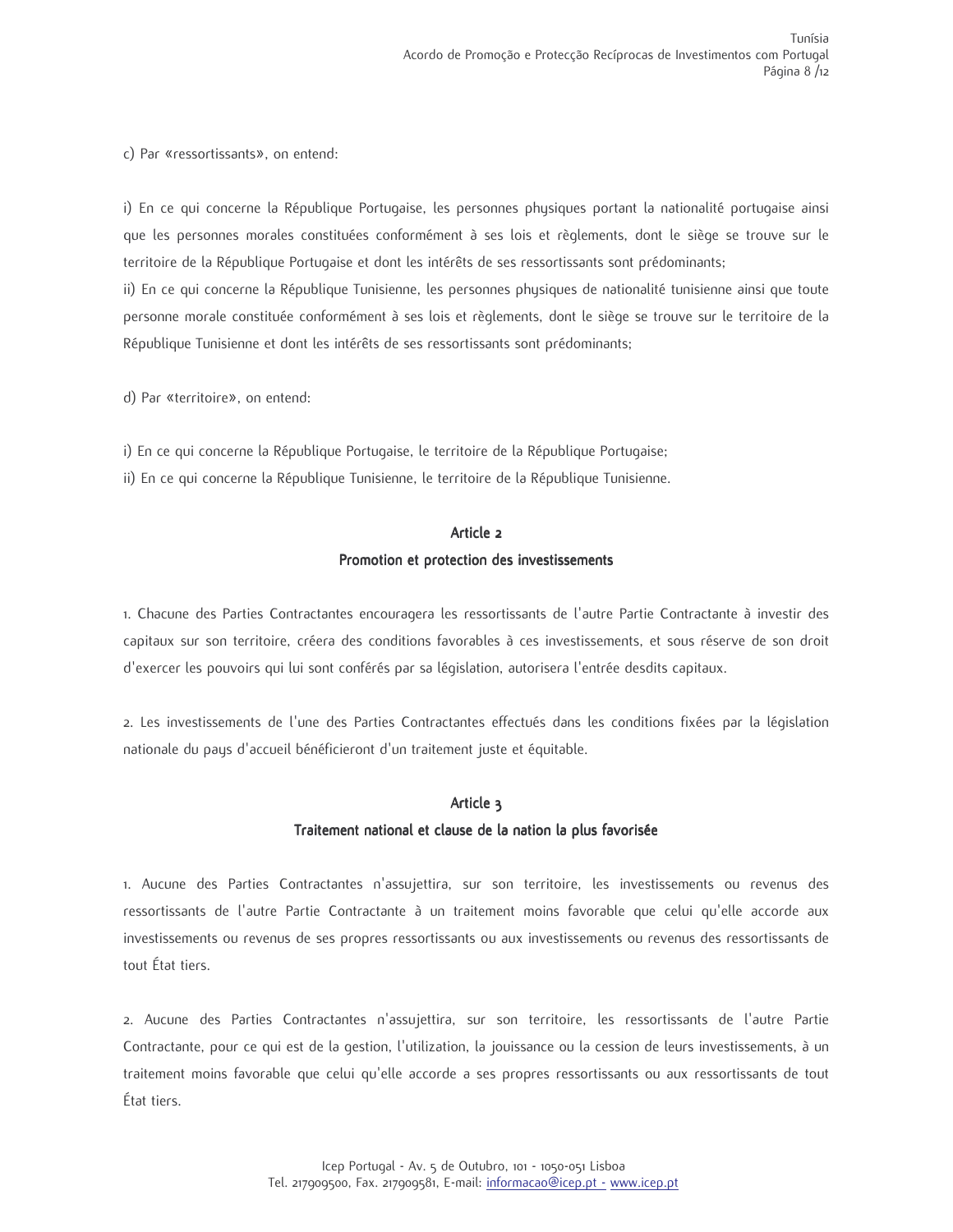3. Nonobstant les dispositions précédentes du présent article, si l'une des Parties Contractantes aura conclu avec un ou plusieurs autres États un traité relatif à la constitution d'une union douanière ou d'une zone de libre échange ou tout autre traité établissant une coopération économique fondée sur des affinités particulières, sera libre d'accorder un traitement plus favorable aux investissements effectués par des ressortissants de l'État ou des Etats qui sont également parties audit traité ou par des ressortissants ou des sociétés de certains de ces Etats. Une Partie Contractante sera également libre d'accorder un traitement plus favorable aux investissements réalisés par des ressortissants d'autres États, si un tel traitement est stipulé par des accords bilatéraux conclus avec ces États antérieurement à la date de la signature du présent Accord.

## Article 4

## Indemnisation des pertes

Pour les ressortissants d'une Partie Contractante dont les investissements sur le territoire de l'autre Partie Contractante subissent des dommages pour cause de querre ou autres conflits armés, révolutions, état d'urgence national, révolte, insurrection, émeute ou effet similaire se produisant sur le territoire de cette autre Partie Contractrante, le traitement accordé par cette dernière, en ce qui concerne la restitution, l'indemnisation, la compensation, ou toute autre forme de règlement, ne sera pas moins favorable que celui qu'elle accorde à ses propres ressortissants ou aux ressortissants de tout État tiers, en cas de décision du Gouvernement d'indemniser ses propres ressortissants.

## Article<sub>5</sub> Expropriation

1. Les investissements des ressortissants de l'une des Parties Contractantes ne seront ni nationalisés, ni expropriés ou assujettis à toute autre mesure ayant un effet similaire sur le territoire de l'autre Partie Contractante, à moins que les conditions suivantes ne soient remplies:

a) Les mesures sont prises dans l'intérêt général et dans les formes requises par la loi;

b) Les mesures ne sont pas discriminatoires; et

c) Les mesures sont accompagnées par le paiement prompt, adéquat et effectif d'une indemnité qui sera librement transférable entre les territoires des Parties Contractantes.

2. Les dispositions du paragraphe 1 du présent article s'appliqueront également aux revenus provenant d'un investissement.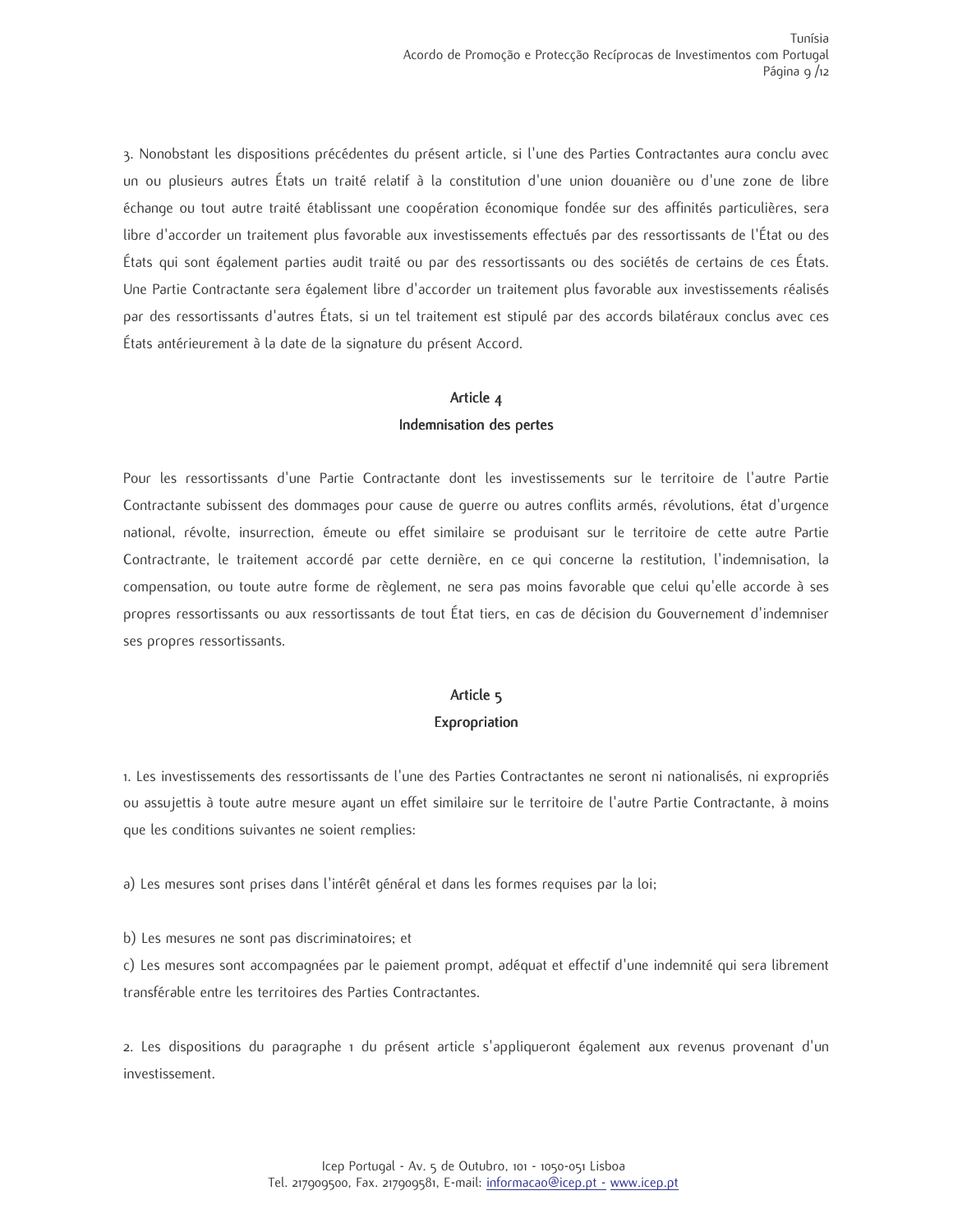### Article 6

### Rapatriement des investissements et des revenus

1. Sous réserve de ses lois et règlements, chacune des Parties Contractantes devra permettre sans délai le transfert dans toute monnaie convertible:

a) Des bénéfices nets, dividendes, redevances, honoraires d'assistance et de service technique, intérêts et tous autres revenus courants afférents aux investissements des ressortissants de l'autre Partie Contractante;

b) Du produit de la liquidation totale ou partielle d'un investissement effectué par des ressortissants de l'autre Partie Contractante:

c) Des remboursements d'emprunts contractés par des ressortissants de l'une des Parties Contractantes auprès de ressortissants de l'autre Partie Contractante;

d) Des remunérations des ressortissants de l'autre Partie Contractante qui sont autorisés à travailler sur son territoire en rapport avec un investissement.

2. Chacune des Parties Contractantes s'engage à accorder aux transferts visés au paragraphe 1 du présent article un traitement non moins favorable que celui accordé aux transferts émanant d'investissements effectués par des ressortissants de tout État tiers.

# Article 7 Subrogation

Si une Partie Contractante effectue après consultation de l'autre Partie Contractante un paiement à l'un de ses ressortissants en vertu d'une garantie qu'elle lui a accordée en couverture des risques prévus aux articles 4, 5 et 6 du présent Accord, la première Partie Contractante sera subrogée dans tous les droits et obligations de son ressortissant à l'égard de l'autre Partie Contractante.

### Article 8

## Renvoi auprès du Centre International pour le Règlement des Différends Relatifs aux Investissements

Chacune des Parties Contractantes accepte de soumettre au Centre International pour le Règlement des Différends Relatifs aux Investissements, en vue d'un règlement par conciliation ou arbitrage conformément à la Convention pour le Règlement des Différends Relatifs aux Investissements entre États et Ressortissants d'autres États, ouverte à la signature à Washington le 18 mars 1965, tout différend d'ordre juridique entre ladite Partie Contractante et un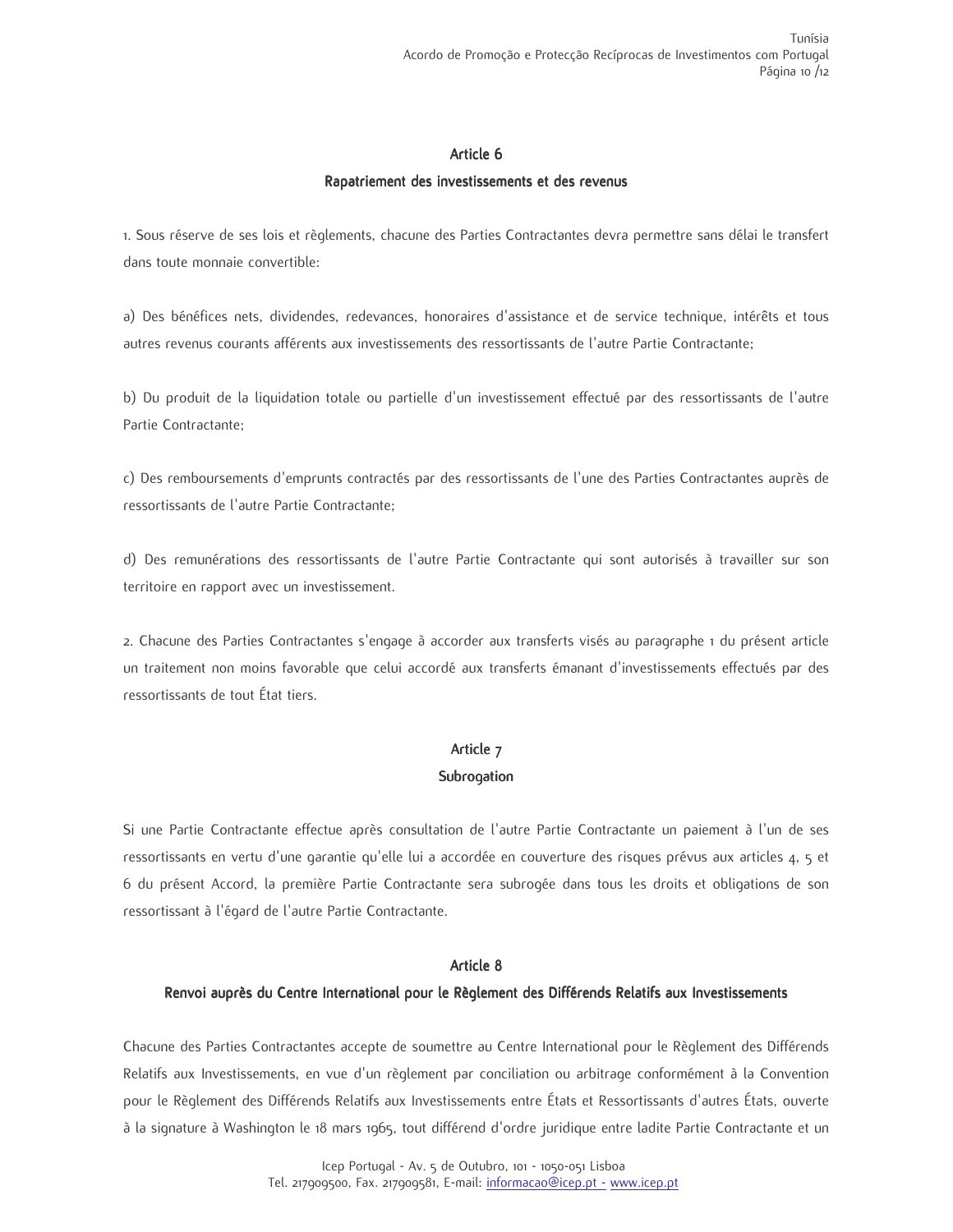ressortissant de l'autre Partie Contractante relatif à un investissement effectué par ledit ressortissant sur le territoire de la première Partie Contractante concernée.

# Article 9 Différends entre les Parties Contractantes

1. Les différends entre les Parties Contractantes relatifs à l'interprétation ou à l'application du présent Accord sont, dans la mesure du possible, réglés par la voie diplomatique.

2. Lorsqu'un différend entre les Parties Contractantes ne peut être réglé par cette voie, il est soumis, à la requête de l'une des Parties Contractantes, à un tribunal arbitral.

3. Le tribunal arbitral est constitué, dans chaque cas d'espèce, de la manière suivante: dans les deux mois de la réception d'une requête d'arbitrage, chaque Partie Contractante nomme un membre du tribunal. Ces deux membres choisissent alors un ressortissant d'un État tiers qui, avec l'accord des deux Parties Contractantes, est nommé président du tribunal. Le président est nommé dans les deux mois qui suivent la date de nomination des deux membres.

4. Si, dans les délais spécifiés au paragraphe 3 du présent article, les nominations nécessaires n'ont pas été faites, l'une ou l'autre des Parties Contractantes peut, en l'absence de tout autre accord, inviter le Président de la Cour Internationale de Justice à faire les nominations nécessaires. Si le Président est ressortissant de l'une des Parties Contractantes ou s'il est empêché pour quelque raison que ce soit de remplir lesdites fonctions, le Vice-Président est invité à faire les nominations nécessaires. Si le Vice-Président est ressortissant de l'une des Parties Contractantes ou s'il est également empêché de remplir lesdites fonctions, le membre de la Cour Internationale de Justice suivant immédiatement dans l'ordre hiérarchique et qui n'est pas ressortissant de l'une des Parties Contractantes est invité à faire les nominations nécessaires.

5. Le tribunal arbitral décide à la majorité des voix. Sa décision est obligatoire pour les deux Parties Contractantes.

Chaque Partie Contractante supporte les frais afférents à son propre membre du tribunal et à sa représentation au cours de la procédure arbitrale; les frais afférents au président et les autres frais sont supportés à parts égales par les Parties Contractantes.

Il est cependant loisible au tribunal d'ordonner, dans sa décision, qu'une plus grande proportion des frais soit supportée par l'une des deux Parties Contractantes, et cette sentence est obligatoire pour les deux Parties Contractantes. Le tribunal règle lui-même sa procédure.